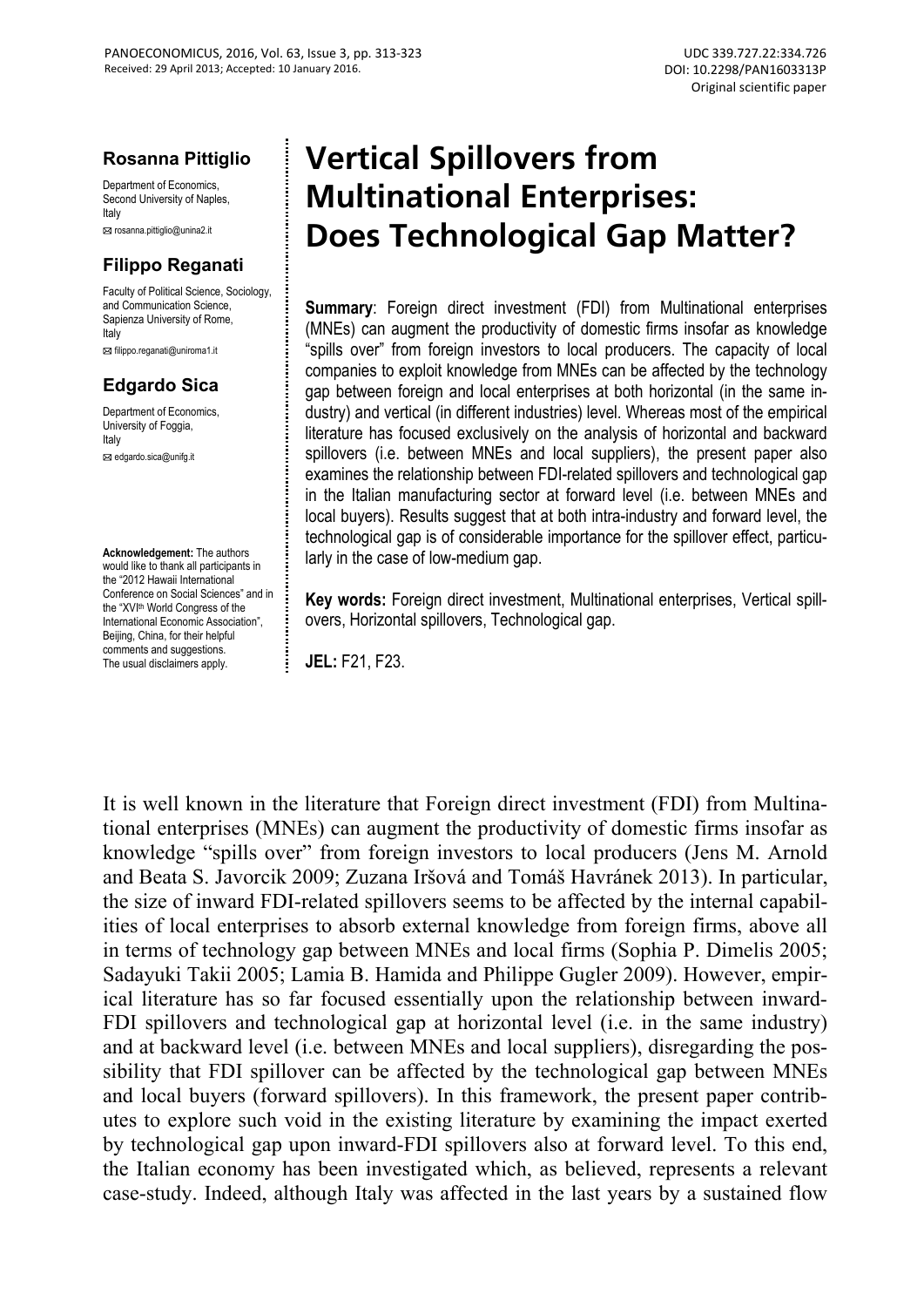of inward-FDI, the scarce propensity to innovate, typical of the Italian firms, could suggest the presence of a relevant technological gap between Italian and foreign firms that may affect the capacity of Italian companies to exploit technological spillovers from MNEs.

The remainder of the paper is structured as follows: Section 1 deals with the literature review, Section 2 describes the estimation strategy and the data used, Section 3 presents the estimation results, and finally, Section 4 sums up the main findings and draws conclusions.

# **1. Literature Review**

Starting from the seminal works of Wesley M. Cohen and Daniel A. Levinthal (1989, 1990), an increasing number of studies have investigated the ability of local companies to integrate and exploit knowledge from MNEs (for the survey, see Nuno Crespo and Maria Paula Fontoura 2007; Roger Smeets 2008). In this framework, literature has identified four different *channels* through which FDI-related spillovers can take place. The first is called "competition effect" and represents the increase in domestic firms' productivity due to the competition brought by the MNEs' entry in a country. Indeed, the presence of MNEs may foster domestic companies to increase their productivity by updating manufacturing technologies and adopting advanced management practices to meet this competitive challenge (Cesare Imbriani and Filippo Reganati 2002; Jota Ishikawa and Eiji Horiuchi 2012). In some cases, the competition effect can even reduce the productivity of domestic enterprises, since the presence of MNEs may contribute to increase the cost of labour and raw materials, thus creating a typical crowding-out effect (Francisco García, Byungchae Jin, and Robert Salomon 2013). The second channel is represented by the imitation and demonstration of any activity of foreign technologies by domestic companies. Through the exposure to foreign firms' activities, local enterprises have the opportunity to observe MNEs' technologies and management practices and, consequently, to imitate them in their own operations, thus increasing their productivity (Magnus Blomström and Ari Kokko 1998). The third channel works by means of linkages between MNEs and domestic companies occurring both at backward level (when MNEs *are supplied by* local enterprises) and at forward level (when MNEs *supply to* domestic companies) which contribute to spread knowledge from foreign firms to local firms (Rosanna Pittiglio, Reganati, and Edgardo Sica 2008; Jennifer W. Spencer 2008). Finally, the fourth channel is provided by the workers' mobility and training and occurs when skills of workers, managers, and engineers acquired from MNEs are transferred to local plants (see Imbriani et al. 2011).

Regardless of which channel spillovers occur, their size seems to be affected by the internal capabilities of local enterprises to absorb knowledge from outside, above all in terms of technology gap between MNEs and local enterprises, i.e. in terms of technological advancement of MNEs compared to domestic firms (Hamida and Gugler 2009). It is worth noting that the technological gap can matter for spillovers at both horizontal level and vertical level, since the extent of backward (forward) linkages between MNEs and local suppliers (buyers) of intermediate goods is likely to depend upon the stock of technological capabilities accumulated by domes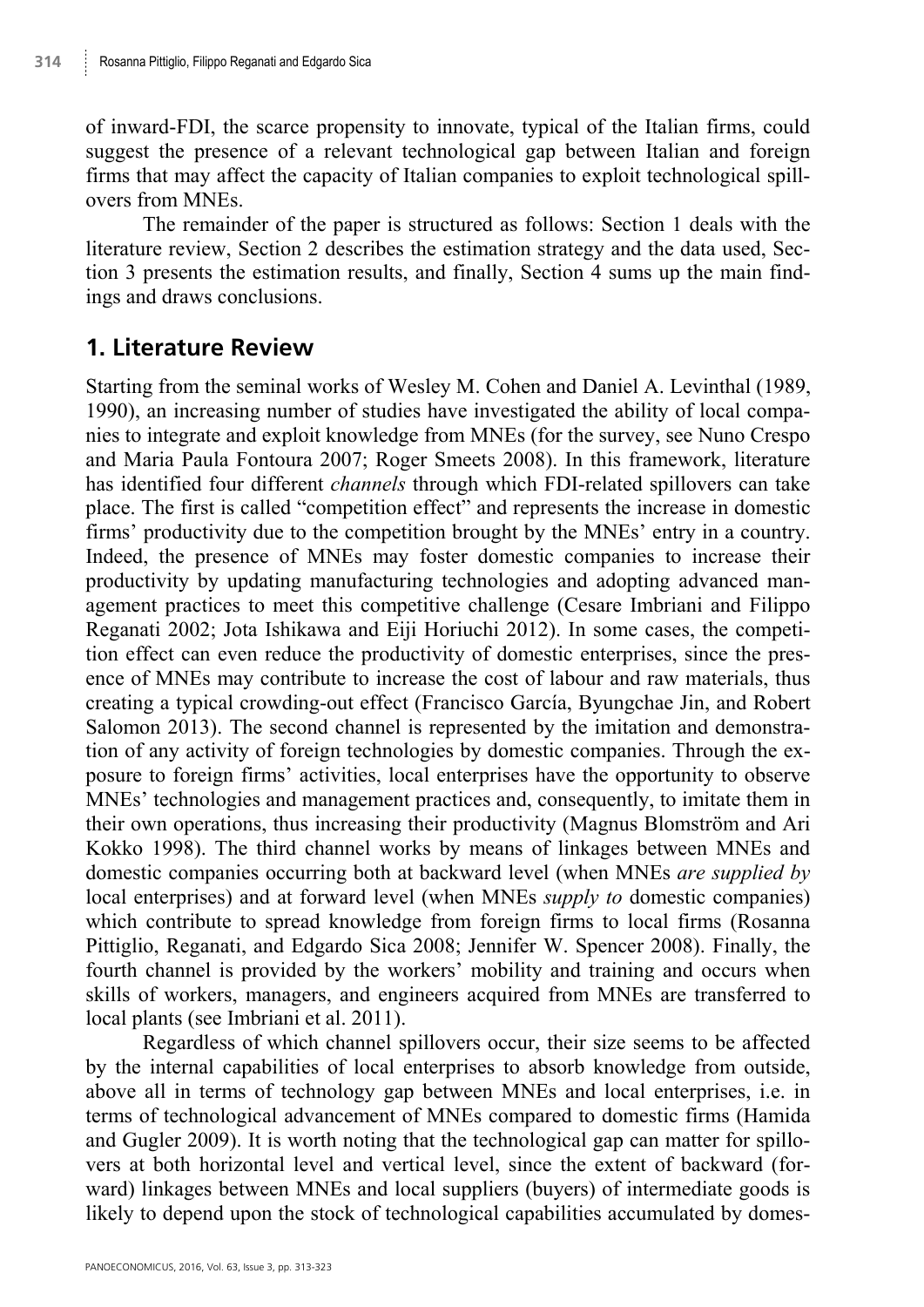tic firms in supplying (buying) sectors, as compared to that of MNEs. Nevertheless, the theoretical and empirical literatures on the topic are not unanimous on what the relation between the level of technology gap and spillovers should be. Two divergent views emerge in this regard.

The first claims that spillovers occur mainly when the technology gap between domestic and foreign enterprises is large (Jian-Ye Wang and Blomström 1992; Blomström and Edward N. Wolff 1994; Liza Jabbour and Jean-Luois Mucchielli 2007; Jacob A. Jordaan 2008). This is because the less-advanced companies are more open towards the technological accumulation due to backlog of knowledge that they can potentially absorb. In contrast, the opposing view suggests that a quite large technology gap may jeopardise the possibility for domestic companies to assimilate knowledge from MNEs. In this case, the basic idea is that MNE, since too advanced, is unable to leave any impact on the productivity of host country's companies (John Cantwell 1989; Kokko 1994; Dimelis 2005; Takii 2005; Hamida and Gugler 2009; Chun-Hung Lin, Chia-Ming Lee, and Chih-Hai Yang 2011). Indeed, a firm's ability to pursue and adapt the technological developments of other companies largely depends on its existing technological capability: when the technology gap is large, domestic firms do not have the internal knowledge resources necessary to recognize the value and contents of various knowledge elements brought by MNEs, thus making spillovers unlikely. Finally, it is worth noting that most of the empirical literature has focused principally on the analysis of horizontal spillovers (Kokko, Ruben Tansini, and Mario C. Zejan 1996; Fredrik Sjoholm 1999; Changyou Sun, Hyun J. Jin, and Won W. Koo 2002; Hamida and Gugler 2009; Vinish Kathuria 2010; Naotaka Sawada 2010), whereas only a few studies have also taken into consideration the impact of technological gap on backward spillovers (Javorcik 2004; Shandre M. Thangavelu and Sanja S. Pattnayak 2006; Joze P. Damijan et al. 2008).

# **2. Estimation Strategy and Data Description**

In order to investigate the role of technological gap for FDI-related spillovers, the relevance of spillovers is first examined by considering all Italian manufacturing firms, then, the sensitivity of the model to different ranges of technological gap is checked. To do this, a two-step strategy is followed. In the first step, total factor productivity (*TFP*) as the residual of log-log transformation of a Cobb-Douglas production function is estimated. Specifically, a production function is estimated, in which the residuals that are not explained by input factors (capital, labour) are used as a proxy for *TFP*. It should be noted that since profit-maximizing firms respond to increasing productivity by an increased use of factor inputs, estimators that ignore such an endogeneity problem (Ordinary least squares; Fixed effects) inevitably lead to inconsistent estimates of the production function parameters (James Levinsohn and Amil Petrin 2003). Therefore, the semi-parametric approach, suggested by George S. Olley and Ariel Pakes (1996) and then modified by Levinsohn and Petrin (2003) to allow for firm-specific productivity differences that exhibit idiosyncratic changes over time, is employed.

In the second step, the estimated *TFP* to variables measuring the presence of inward-FDI spillovers (horizontal, backward and forward spillover) is related, as well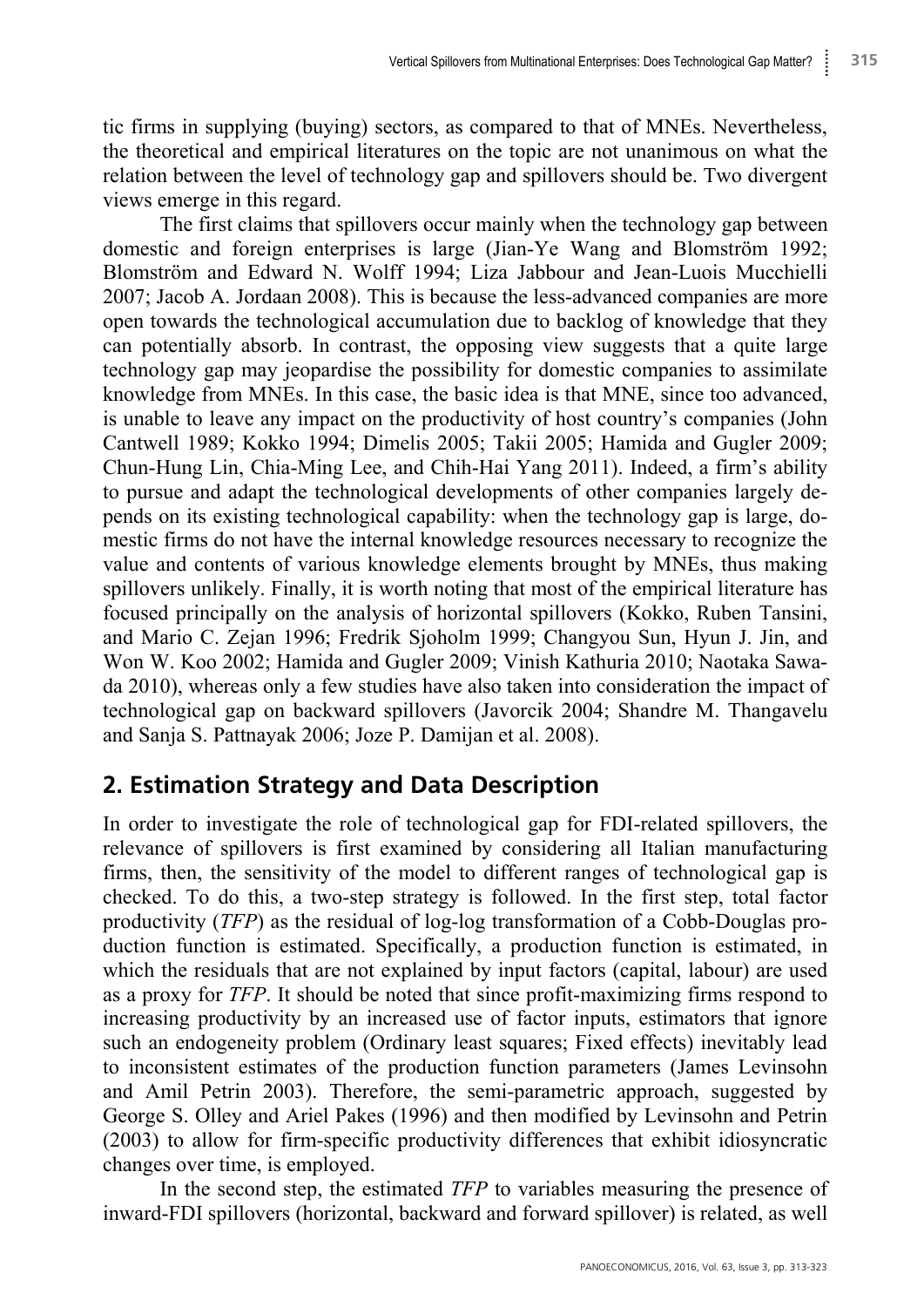as other control variables. Given this premise, the following Equation (1) is estimated:

$$
TF_{ii} = \sigma + \theta_1 HH_{ji} + \theta_2 SCALF_i + \theta_3 FP_{ji} + \theta_4 HSPILJ_i +
$$
  
+  $\theta_5 BACKSPILf_i + \theta_6 FORSPILf_i + \gamma_i + \delta_i + \varepsilon_{ii}$   
 $i = 1, ..., N$   
 $t = 1, ..., T$  (1)

where *TFP* is a measure of total factor productivity (constructed as discussed above); *HHI*, *SCALE*, and *FP* are industry time-varying control variables; *HSPILL*, *BACKSPILL*, *FORSPILL* are measures of horizontal, backward and forward spillovers, respectively;  $\gamma_i$  and  $\delta_i$  individual- and time-specific effects, respectively;  $\varepsilon_i$  the stochastic disturbance term that is assumed to be independently distributed. Table 1 summarizes the explanatory variables used in estimations.

| Variables        | <b>Description</b>                                                                                                                                                                                                       |  |  |  |
|------------------|--------------------------------------------------------------------------------------------------------------------------------------------------------------------------------------------------------------------------|--|--|--|
| HHI              | Herfindahl-Hirschman index of turnover, used as a proxy for the level of concentration and thus<br>competition within the sector and year. It is constructed as:                                                         |  |  |  |
|                  | $\sum_{i=1}^N \left[ \frac{sales_{ijt}}{sales_{ii}} \right]^2.$                                                                                                                                                          |  |  |  |
|                  | It can be readily deduced that HHI is bound between 0 and 1 and that higher HHI indicates greater<br>market concentration, i.e. less competition.                                                                        |  |  |  |
| <b>SCALE</b>     | Minimum efficient scale of the industry, measured as the ratio between firms' sales above the aver-<br>age sales for the industry, divided by total industry sales. It is employed as a proxy for economies of<br>scale. |  |  |  |
| <b>FP</b>        | Sum of the number of employees at time t by all foreign-owned firms operating in sector j (Davide<br>Castellani and Antonello Zanfei 2007).                                                                              |  |  |  |
| <b>HSPILL</b>    | Share of foreign firms' output in total sector output. It accounts for the foreign presence in the same<br>sector:                                                                                                       |  |  |  |
|                  | $\label{eq:nsplll} HSPILL_{ji} = \frac{\underset{i \in j, i = MNEs}{\sum} OUTPUT_{iji}}{\sum}$                                                                                                                           |  |  |  |
| <b>BACKSPILL</b> | Foreign presence in linked downstream sectors (to which a local company supplies its inputs):                                                                                                                            |  |  |  |
|                  | $BACKSPILL_{jt} = \sum_{k,k,t} \gamma_{jkt} HSPILL_{kt}$ ,                                                                                                                                                               |  |  |  |
|                  | where $y_{jkt}$ is the proportion of the $j$ 's output supplied to sourcing sectors $k$ obtained from the input-<br>output table for domestic intermediate consumption (i.e. excluding imports).                         |  |  |  |
| <b>FORSPILL</b>  | Forward vertical spillovers to local firms that buy inputs from foreign firms:                                                                                                                                           |  |  |  |
|                  | $FORSPILL_{jt} = \sum_{i} \delta_{ijt} HSPILL_{lt},$                                                                                                                                                                     |  |  |  |
|                  | where $\delta_{ijt}$ is the proportion of sector j's inputs purchased from upstream sectors l.                                                                                                                           |  |  |  |

**Source:** Authors' review.

In the empirical analysis, Equation (1) is first estimated by considering all manufacturing firms, then, by employing an exogenous grouping model, the total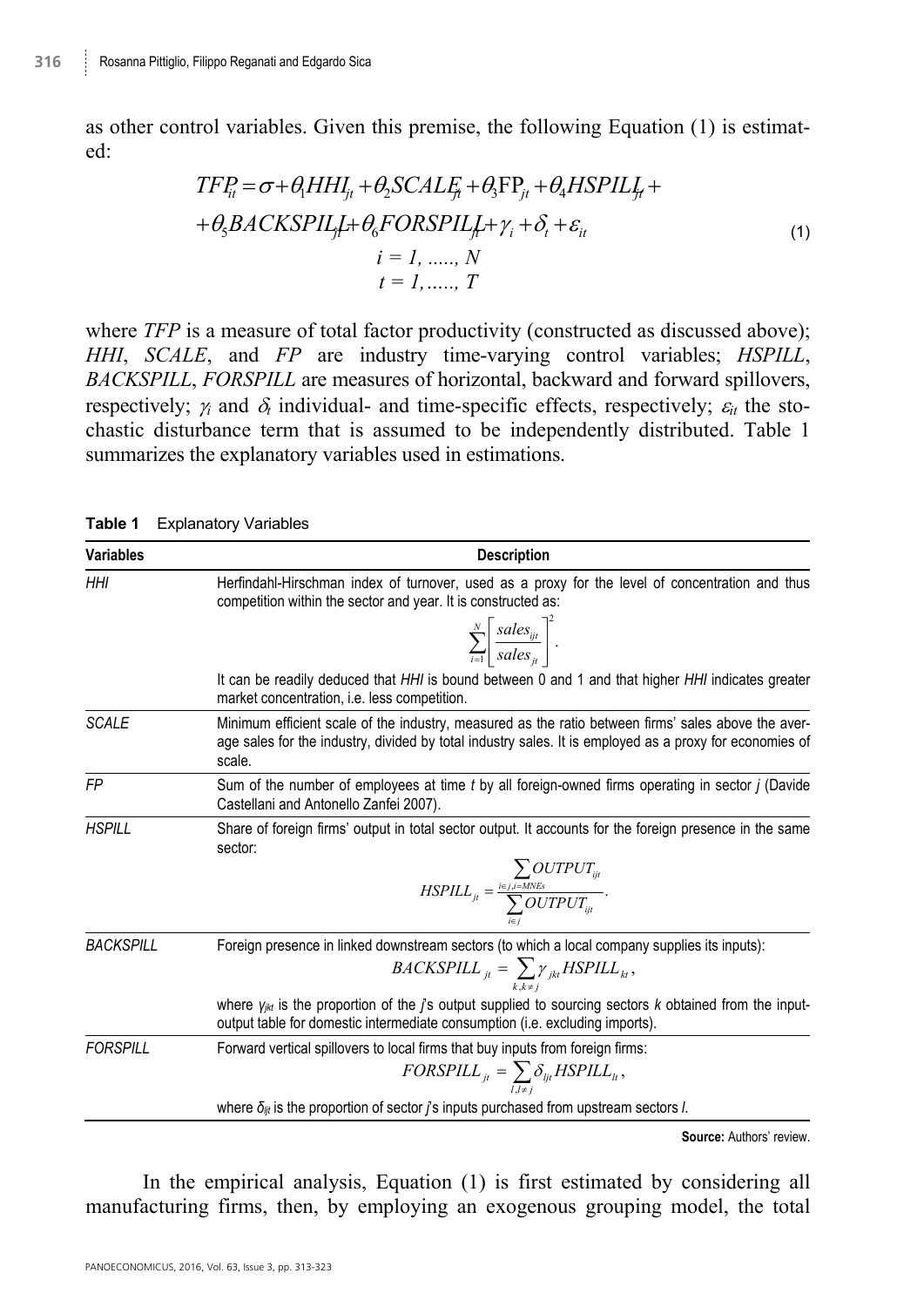sample is splitted into low-, medium-, and high-technological gaps (i.e. the relative productivity performance of domestic companies *vis-à-vis* foreign companies in the same sector).

The technological gap  $(AC_{ii})$  for firm *i* is calculated as the difference between the productivity of the average foreign firm and each firm in the sector (Renato G. Flôres Jr., Fontoura, and Rogério G. Santos 2007; Jabbour and Mucchielli 2007). Specifically, the first group (low-technological gap) consists of all firms with an *AC*  below the 25th percentile of the *AC* distribution across all domestic firms, mediumtechnological gap contains firms with *AC* between the 25th and 75th percentiles, high-technological gap includes all companies with an *AC* above the 75th percentile.

The empirical analysis has been conducted by using manufacturing firm-level data drawn yearly from the Analisi Informatizzata Delle Aziende (AIDA) database<sup>1</sup>, a commercial dataset provided by the Bureau Van Dijk. AIDA, which has recently been used in a number of empirical studies (e.g. Anna M. Ferragina, Pittiglio, and Reganati 2009, 2012; Imbriani, Pittiglio, and Reganati 2011; Giulio Cainelli, Roberto Ganau, and Donato Iacobucci 2015; Pittiglio, Reganati, and Sica 2015) collects the annual accounts of Italian corporate enterprises and contains information on a wide set of economic and financial variables, such as sales, costs and number of employees, value added, tangible fixed assets, start-up year, sector of activity, legal and ownership status, etc. We consider as foreign those firms that are majority owned, wholly owned, or whose main shareholder is foreign. The company information on the basis of data availability has been included, and outliers excluded. Moreover, firms with less than 10 employees from the sample have also been excluded, and unusual changes in observations that seemed to be errors, such as negative values in the number of employees have been dropped. By omitting all observations for which the necessary data were incomplete, unbalanced panel of approximately 563,000 observations, over the period 2002-2007 was obtained. The advantage of using this dataset is twofold. Firstly, it is highly representative of the entire universe of corporate companies (e.g. in 2007, the sample covers about 87% of total employees declared by the Italian National Institute of Statistics (ISTAT) 2008). Secondly, it reflects the geographical and size distribution of firms in the Italian economy quite well, which is characterized by a large high weight of small and medium-sized enterprises. Variables included in the database were deflated through the price index taken from ISTAT, which also provided the input-output matrix adopted to test for the presence of vertical spillover.

Before formally testing for the presence of spillovers at both intra-industry and inter-industry level, Table 2 provides the mean of the variables for the whole sample distinguished by ownership type (domestic *versus* foreign firms). All figures are averages over the sample period. It can be seen that MNEs are, on average, larger, more productive, and more profitable than domestic firms. They also tend to operate in more concentrated industries with a higher minimum efficient scale.

 $\overline{a}$ 

<sup>&</sup>lt;sup>1</sup> This data set has been the result of a long term data collecting strategy started in 2002, due to the intention of having a time varying firm ownership information (updated to 2007), instead of only for the year of the acquisition, as commonly-used in the literature, https://aida.bvdinfo.com/.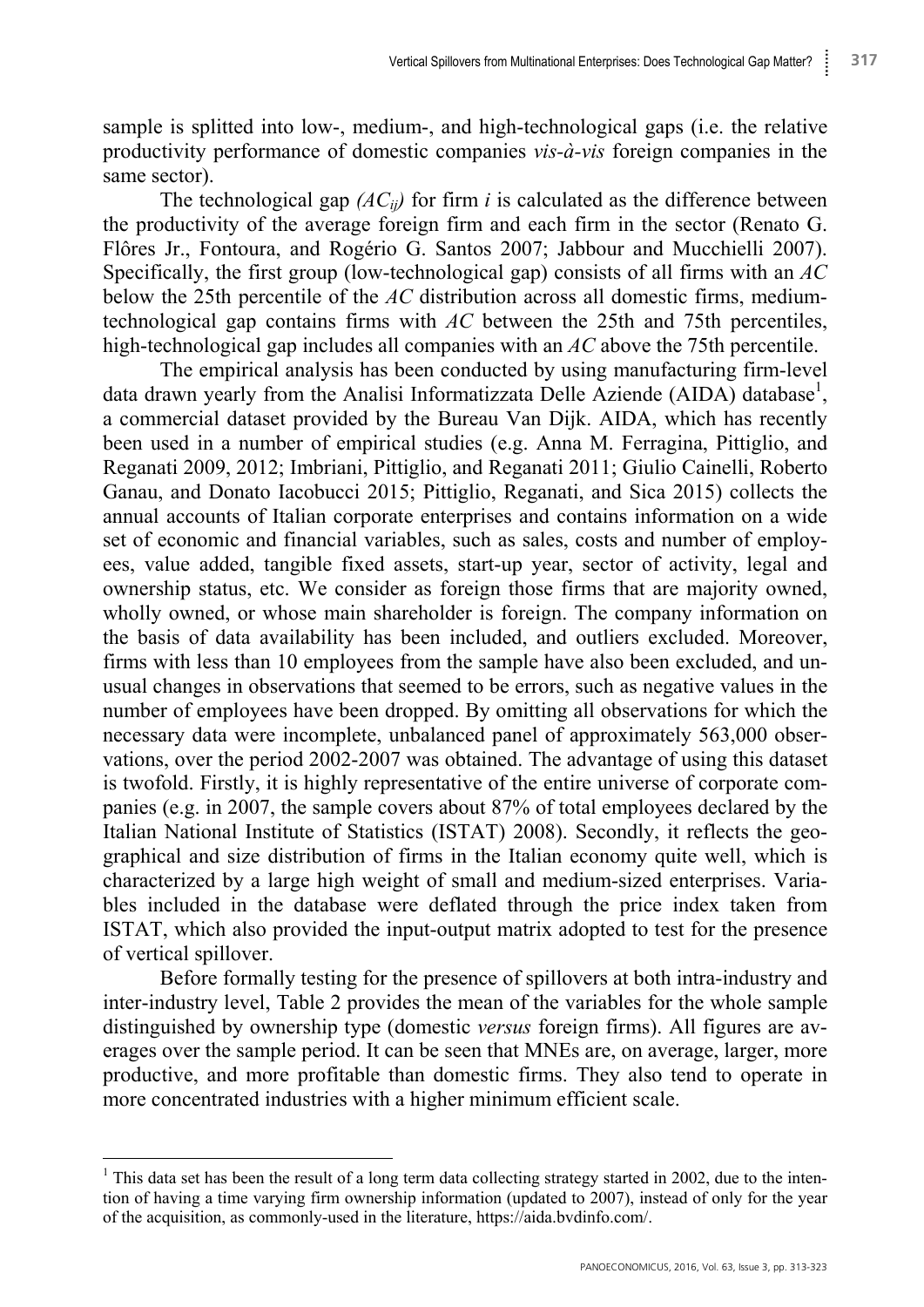|             | <b>Definition</b>                                             | Domestic firms Foreign firms<br>(1) | (2)    | Diff.<br>$(1) - (2)$ |            |
|-------------|---------------------------------------------------------------|-------------------------------------|--------|----------------------|------------|
| TFP         | Total factor productivity                                     | 9.5                                 | 10.4   | $-0.9$               | $-72.9***$ |
| <b>TECH</b> | R&D intensity as the ratio of R&D<br>expenditures on sales    | 0.0123                              | 0.0024 | 0.0098               | 0.1        |
| SCALE       | Minimum efficiency scale of industry                          | 0.006                               | 0.015  | $-0.008$             | $-20.9***$ |
| <b>HHI</b>  | Herfindahl-Hirschman concentration<br>ratio at industry level | 269                                 | 456    | $-186$               | $-20.3***$ |

**Table 2** Mean Statistics by Ownership Status (Domestic versus Foreign Firms)

**Note:** \*\*\* indicates 1% significance level.

**Source:** Authors' elaboration based on the AIDA database.

### **3. Empirical Results and Interpretation**

Table 3 presents the estimation results of Equation (1). Specifically, column (i) shows results for the whole sample, whereas columns (ii), (iii) and (iv) provide estimations by distinguishing domestic firms according to the level of technological gap (high-, medium-, and low-, respectively). According to the Breush-Pagan and Hausman tests, the model was estimated by means of the Fixed effects estimator (see Abdelkarim Yahyaoui and Atef Rahmani 2009 for a detailed explanation of panel data analysis).

|                         | Dependent variable: TFP |             |             |             |  |  |
|-------------------------|-------------------------|-------------|-------------|-------------|--|--|
| <b>Regressors</b>       | (i)                     | (ii)        | (iii)       | (iv)        |  |  |
|                         | <b>Total sample</b>     | High gap    | Medium gap  | Low gap     |  |  |
| <b>HHI</b>              | $-0.012**$              | 0.018       | $0.043***$  | $0.054***$  |  |  |
|                         | (0.006)                 | (0.13)      | (0.004)     | (0.012)     |  |  |
| <b>FP</b>               | 0.001                   | $0.065**$   | $0.155***$  | $-0.040**$  |  |  |
|                         | (0.011)                 | (0.031)     | (0.020)     | (0.018)     |  |  |
| <b>HSPILL</b>           | 0.109                   | 0.193       | $1.537***$  | 1.105***    |  |  |
|                         | (0.070)                 | (0.138)     | (0.136)     | (0.159)     |  |  |
| <b>SCALE</b>            | 0.122                   | 0.237       | $-2.326***$ | $1.631**$   |  |  |
|                         | (0.220)                 | (0.292)     | (0.401)     | (0.645)     |  |  |
| <b>BACKSPILL</b>        | 0.241                   | 0.304       | $-6.381***$ | $-2.326***$ |  |  |
|                         | (0.390)                 | (0.763)     | (0.699)     | (0.864)     |  |  |
| <b>FORSPILL</b>         | $0.007**$               | $-0.057***$ | $0.185***$  | $0.0187**$  |  |  |
|                         | (0.003)                 | (0.008)     | (0.022)     | (0.008)     |  |  |
| Cons                    | 9.523***                | 0.008       | 5.444***    | 11.111***   |  |  |
|                         | (0.291)                 | (0.013)     | (0.517)     | (0.461)     |  |  |
| Time dummies            | Yes                     | Yes         | Yes         | Yes         |  |  |
| Adjusted R <sup>2</sup> | 0.636                   | 0.655       | 0.707       | 0.770       |  |  |
| No. of OBS              | 562745                  | 169951      | 262151      | 130643      |  |  |

#### **Table 3** Estimation Results of Equation (1)

**Note:** Robust standard errors in brackets. Areg estimation was performed to fit a linear regression absorbing one categorical factor. \*\*\*, \*\*, \* indicate 1%, 5% and 10% significance level, respectively.

**Source:** Authors' elaboration based on the AIDA database.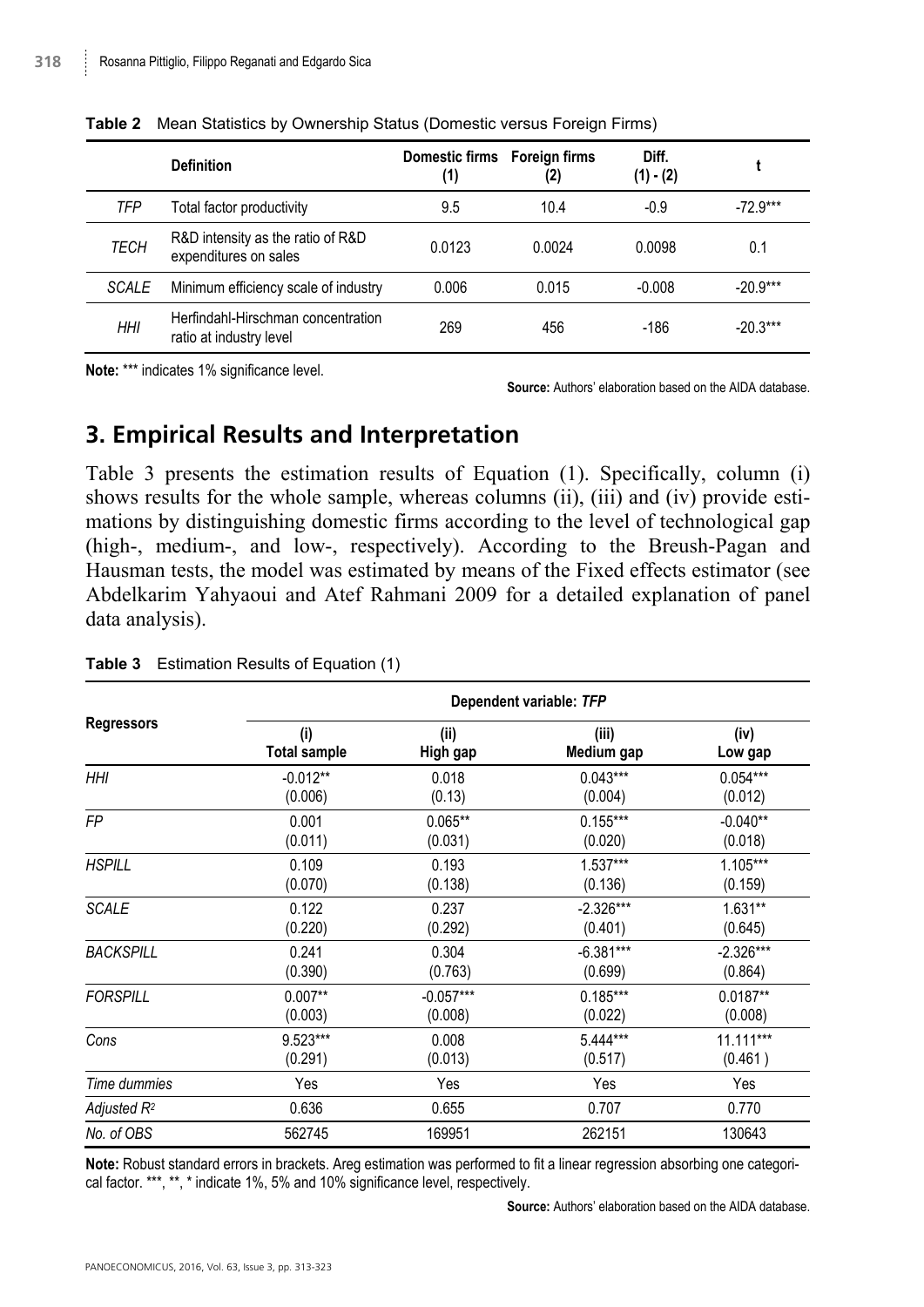Looking at the regression results in column (i), the absence of both horizontal and backward spillovers is observed since their coefficients are positive but not statistically significant, and on the other, the existence of positive forward spillovers. In other words, results highlight that merely being a customer of foreign companies has a beneficial effect on local firms' productivity, i.e. Italian companies are able to improve themselves once they are offered products and services by MNEs from upstream sectors. Moreover, the negative and significant sign of the *HHI* suggests that productivity is higher in less concentrated sectors. Finally, both *SCALE* and *FP* are positive and not significant.

These results are in line with the literature (Blalock Garrick and Paul Gertler 2003; Javorcik 2004; Jabbour and Mucchielli 2007) which argues that FDI is more likely to take place through vertical linkages rather than at horizontal level. This is because MNEs have an incentive to prevent information leakage to their local competitors, thus reducing the possibility of horizontal spillovers. In contrast, the existence of forward spillovers is plausible, since MNEs in upstream industries may provide inputs to domestic firms that were previously unavailable in the country, or make them more advanced or less expensive technologically, or ensure that they are accompanied by the provision of complementary services.

With regard to the Italian case, the literature has produced ambiguous results. However, the findings in this study seem to broadly confirm the works of Imbriani and Reganati (2004) and of Reganati and Sica (2007) who find evidence of positive but not statistically significant intra-industry spillovers.

On the basis of the estimates reported in columns (ii) - (iv), the findings provide evidence for positive and significant horizontal spillovers, negative and significant backward spillovers, and positive and significant forward spillovers in the lowmedium technological gap group of firms. On the other hand, there are negative forward spillovers in the case of high gap firms, since neither the horizontal nor the backward spillovers are significant. In the case of low-medium technological gap, the presence of positive horizontal externalities suggests that domestic firms with at least a basic level of technology are better able to adapt to improved technologies. It is worth noting that this result confirms the findings of Imbriani and Reganati (1999), who find evidence that a small technology gap spurs spillovers from FDI in the Italian case. At the same time, the negative effect of backward linkages with foreign affiliates reflects the fact that these firms benefit from their knowledge of the market to diversify their supply network and thus to impose low prices on their suppliers. Finally, the existence of positive forward spillovers suggests that when the technological gap is low-medium, domestic firms benefit from supplies of intermediate goods and machinery from MNEs, e.g. because the latter provide better quality products and lower costs which enhance the productivity of Italian firms using these inputs. Moreover, domestic firms may receive support in the form of training in sales techniques and supply of sales equipment from MNEs, thereby generating more positive externalities.

In contrast, when the gap between foreign and domestic enterprises is wide, Italian firms in downstream sectors receive a negative externality from MNEs, e.g. because inputs produced locally by foreign firms can be more expensive and less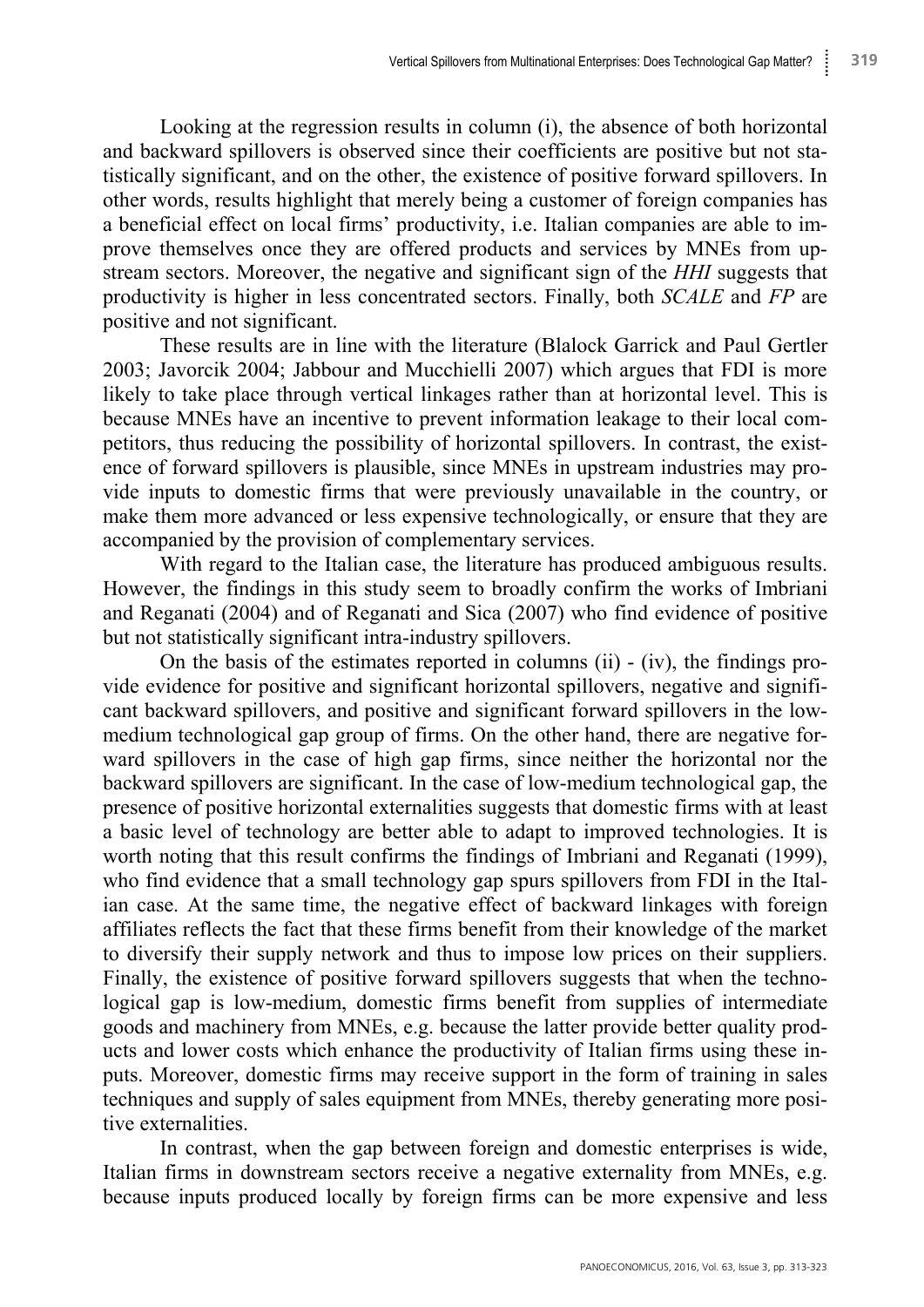adapted to local requirements, since MNEs are too technologically advanced by comparison with local enterprises.

# **4. Conclusions**

This paper aimed to test whether the technological gap between MNEs and domestic firms matters for the magnitude of the inward FDI-related spillover effect in the Italian manufacturing sector, not only at horizontal and backward level, but also at forward level, i.e. between MNEs and local buyers of intermediate goods.

The findings can be broadly summarized as follows:

In general terms, forward spillovers seem to be the primary means by which Italian firms benefit from the presence of foreign companies. Being a customer of foreign companies has a beneficial effect on a firm's productivity probably because firms in the upstream sectors provide better quality products at lower costs, as well as support to local companies in the form of training in sales techniques and supply of sales equipment.

 At both intra-industry and forward level, the technological gap matters considerably for the spillover effect, particularly in the case of low-medium gap.

 However, Italian enterprises exhibit a negative effect from backward linkages with foreign affiliates, probably because MNEs benefit from their knowledge of the market to diversify their supply network and thus to impose low prices on their suppliers.

Although these results are only preliminary, they are encouraging and seem to indicate that the right method in investigating the impact of technological gap for inward-spillovers in the Italian case is being followed. Of course, further analyses need to be conducted in order to check for the robustness of these findings. In particular, the investigation could be extended to the analysis of other possible determinants, such as firm size and the geographical localization of companies, as well as the analysis of other industries such as the Italian service sector.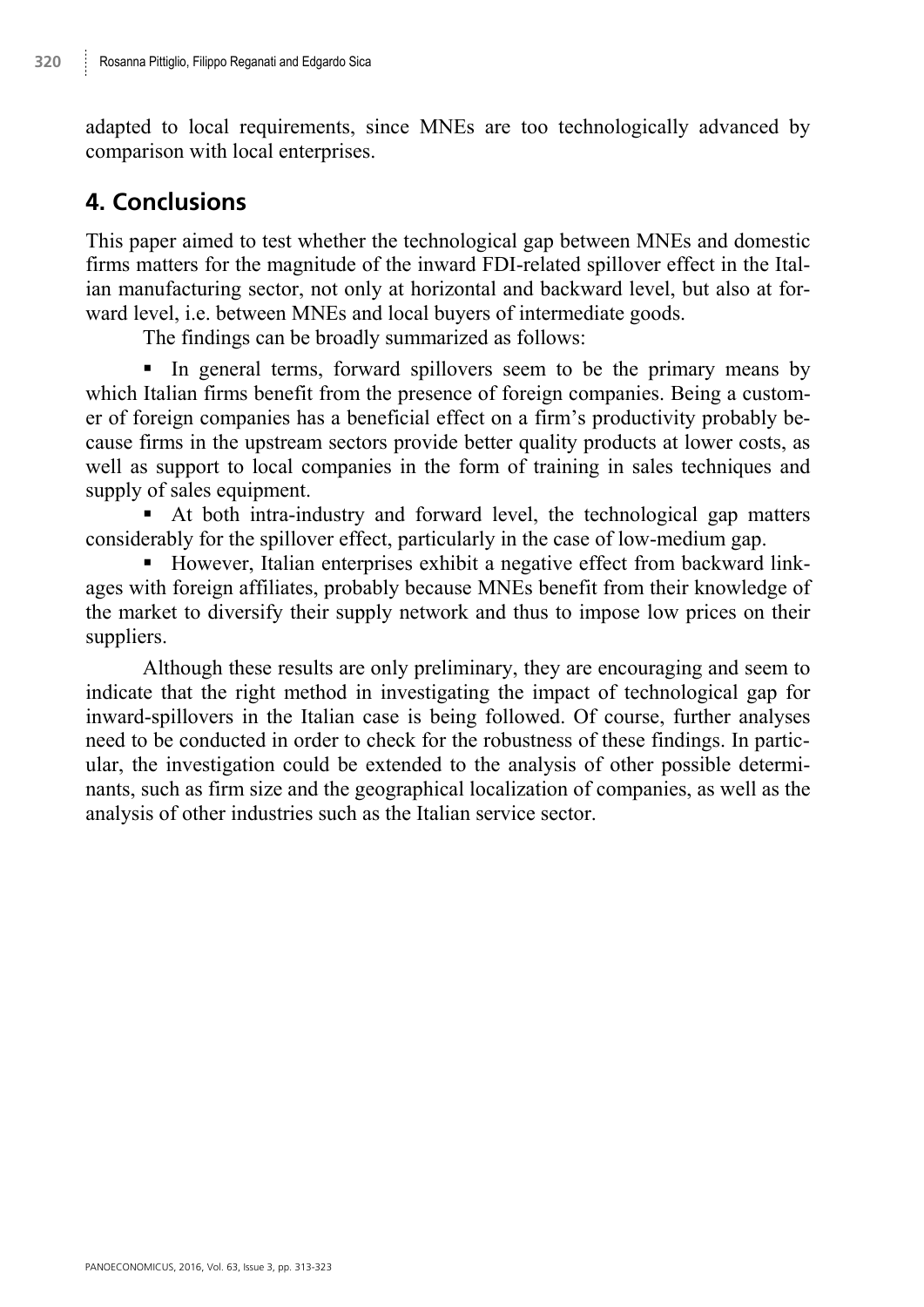## **References**

- **Arnold, Jens M., and Beata S. Javorcik.** 2009. "Gifted Kids or Pushy Parents? Foreign Direct Investment and Plant Productivity in Indonesia." *Journal of International Economics*, 79(1): 42-53.
- **Blomström, Magnus, and Edward N. Wolff.** 1994. "Multinational Corporations and Productivity Convergence in Mexico." In *Convergence of Productivity: Cross-National Studies and Historical Evidence*, ed. William J. Baumol, Richard R. Nelson, and Edward N. Wolff, 263-284. Oxford: Oxford University Press.
- **Blomström, Magnus, and Ari Kokko.** 1998. "Multinational Corporations and Spillovers." *Journal of Economic Surveys*, 12(3): 247-277.
- **Cainelli, Giulio, Roberto Ganau, and Donato Iacobucci.** 2015. "Do Geographic Concentration and Vertically Related Variety Foster Firm Productivity? Micro-Evidence from Italy."

http://onlinelibrary.wiley.com/journal/10.1111/%28ISSN%291468-2257/earlyview.

- **Cantwell, John.** 1989. *Technological Innovation and Multinational Corporations*. Oxford: Basil Blackwell.
- **Castellani, Davide, and Antonello Zanfei.** 2007. "Multinational Companies and Productivity Spillovers: Is There a Specification Error?" *Applied Economics Letters*, 14(4): 1047- 1051.
- **Cohen, Wesley M., and Daniel A. Levinthal.** 1989. "Innovation and Learning: The Two Faces of R&D." *Economic Journal*, 99(397): 569-596.
- **Cohen, Wesley M., and Daniel A. Levinthal.** 1990. "Absorptive Capacity: A New Perspective on Learning and Innovation." *Administrative Science Quarterly*, 35(1): 128-152.
- **Crespo, Nuno, and Maria Paula Fontoura.** 2007. "Determinant Factors of FDI Spillovers: What Do We Really Know?" *World Development*, 35(3): 410-425.
- **Damijan, Joze P., Matija Rojec, Boris Majcen, and Mark S. Knell.** 2008. "Impact of Firm Heterogeneity on Direct and Spillover Effects of FDI: Micro Evidence from Ten Transition Countries." Centre for Institutions and Economic Performance Discussion Paper 218/2008.
- **Dimelis, Sophia P.** 2005. "Spillovers from Foreign Direct Investment and Firm Growth: Technological, Financial and Market Structure Effects." *International Journal of the Economics of Business*, 12(1): 85-104.
- **Ferragina, Anna M., Rosanna Pittiglio, and Filippo Reganati.** 2009. "The Impact of FDI on Firm Survival in Italy." Research Centre International Economics Working Paper 35.
- **Ferragina, Anna M., Rosanna Pittiglio, and Filippo Reganati.** 2012. "Multinational Status and Firm Exit in the Italian Manufacturing and Service Sectors." *Structural Change and Economic Dynamics*, 23(4): 363-372.
- **Flôres Jr., Renato G., Maria Paula Fontoura, and Rogério G. Santos.** 2007. "Foreign Direct Investment Spillovers in Portugal: Additional Lessons from a Country Study." *European Journal of Development Research*, 19(3): 372-390.
- **García, Francisco, Byungchae Jin, and Robert Salomon.** 2013. "Does Inward Foreign Direct Investment Improve the Innovative Performance of Local Firms?" *Research Policy*, 42(1): 231-244.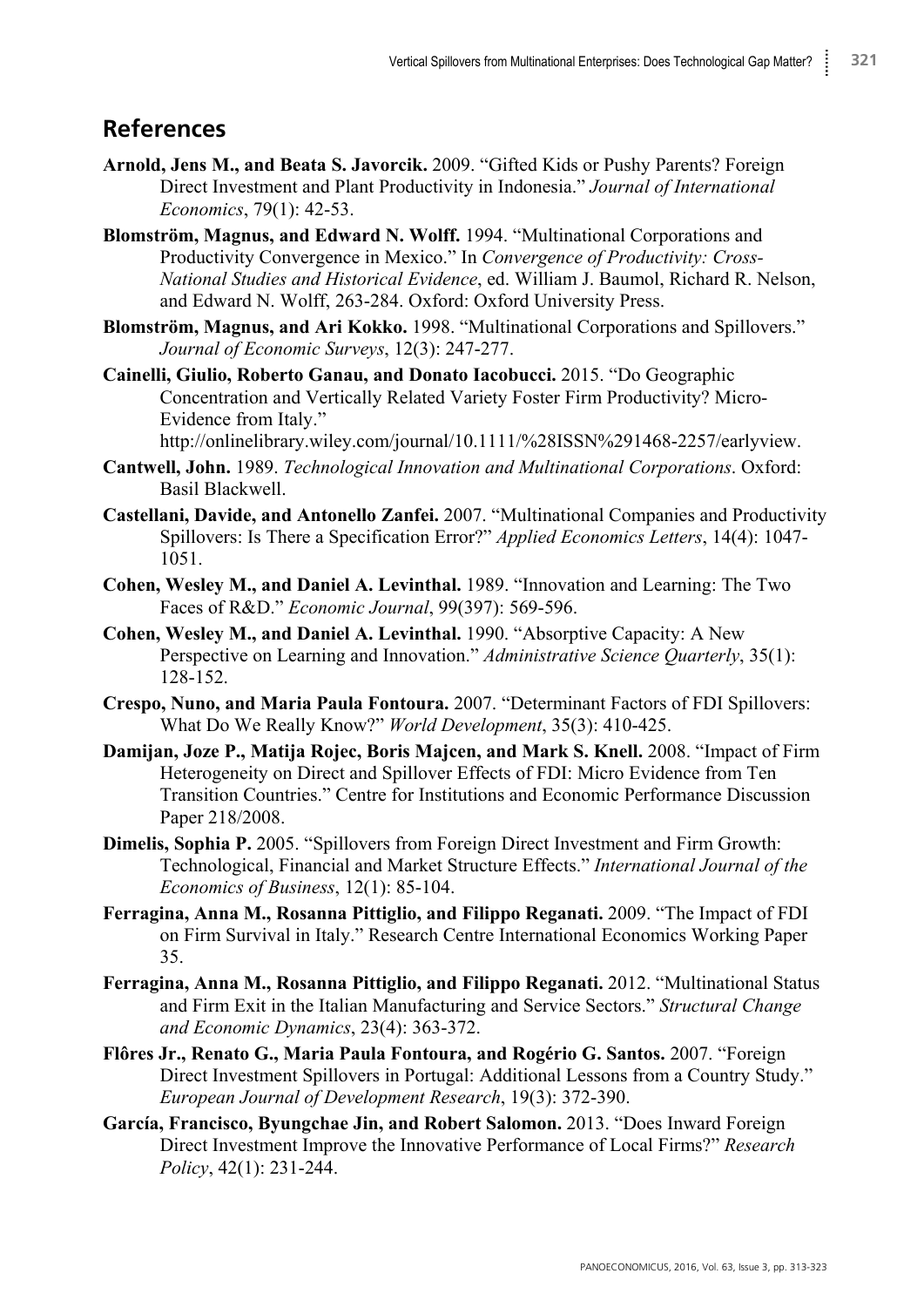- **Garrick, Blalock, and Paul Gertler.** 2003. "Technology from Foreign Direct Investment and Welfare Gains through the Supply Chain." http://sticerd.lse.ac.uk/dps/eid2003/blalock.pdf.
- **Hamida, Lamia B., and Philippe Gugler.** 2009. "Are There Demonstration-Related Spillovers from FDI? Evidence from Switzerland." *International Business Review*, 18(5): 494-508.
- **Imbriani, Cesare, and Filippo Reganati.** 1999. "Productivity Spillovers and Regional Differences: Some Evidence on the Italian Manufacturing Sector." University of Salerno Centre of Labour Economics and Economic Policy Discussion Paper 48.
- **Imbriani, Cesare, and Filippo Reganati.** 2002. "Do Multinational Enterprises Affect Domestic Firms' Productivity?" *Studi economici*, 78(3): 5-18.
- **Imbriani, Cesare, and Filippo Reganati.** 2004. "The Effects of Foreign Direct Investment on Local Firms: Some Evidence from Panel Data for the Italian Manufacturing Sector." *Journal of Current Research in Global Business*, 6(9): 18-24.
- **Imbriani, Cesare, Rosanna Pittiglio, and Filippo Reganati.** 2011. "Outward Foreign Direct Investment and Domestic Performance: The Italian Manufacturing and Services Sectors." *Atlantic Economic Journal*, 39(4): 369-381.
- **Imbriani, Cesare, Rosanna Pittiglio, Filippo Reganati, and Edgardo Sica.** 2011. "How Much Do Technological Gap, Firm Size, and Regional Characteristics Matter for the Absorptive Capacity of Italian Enterprises?" Research Centre International Economics Working Paper 73.
- **Iršová, Zuzana, and Tomáš Havránek.** 2013. "Determinants of Horizontal Spillovers from FDI: Evidence from a Large Meta-Analysis." *World Development*, 42(1): 1-15.
- **Ishikawa, Jota, and Eiji Horiuchi.** 2012. "Strategic Foreign Direct Investment in Vertically Related Markets." *Economic Record*, 88(281): 229-242.
- **Italian National Institute of Statistics.** 2008. *Archivio statistico delle imprese attive*. Rome: Italian National Institute of Statistics.
- **Jabbour, Liza, and Jean-Luois Mucchielli.** 2007. "Technology Transfer through Vertical Linkages: The Case of the Spanish Manufacturing Industry." *Journal of Applied Economics*, X(May): 115-136.
- **Javorcik, Beata S.** 2004. "Does Foreign Direct Investment Increase the Productivity of Domestic Firms? In Search of Spillovers through Backward Linkages." *American Economic Review*, 94(3): 605-627.
- **Jordaan, Jacob A.** 2008. "Intra- and Inter-Industry Externalities from Foreign Direct Investment in the Mexican Manufacturing Sector: New Evidence from Mexican Regions." *World Development*, 36(12): 2838-2854.
- **Kathuria, Vinish.** 2010. "Does the Technology Gap Influence Spillovers? A Post-Liberalization Analysis of Indian Manufacturing Industries." *Oxford Development Studies*, 38(2): 145-170.
- **Kokko, Ari.** 1994. "Technology, Market Characteristics, and Spillovers." *Journal of Development Economics*, 43(2): 279-293.
- **Kokko, Ari, Ruben Tansini, and Mario C. Zejan.** 1996. "Local Technological Capability and Productivity Spillovers from FDI in the Uruguayan Manufacturing Sector." *Journal of Development Studies*, 32(4): 602-611.
- **Levinsohn, James, and Amil Petrin.** 2003. "Estimating Production Functions Using Inputs to Control for Unobservables." *Review of Economic Studies*, 70(2): 317-341.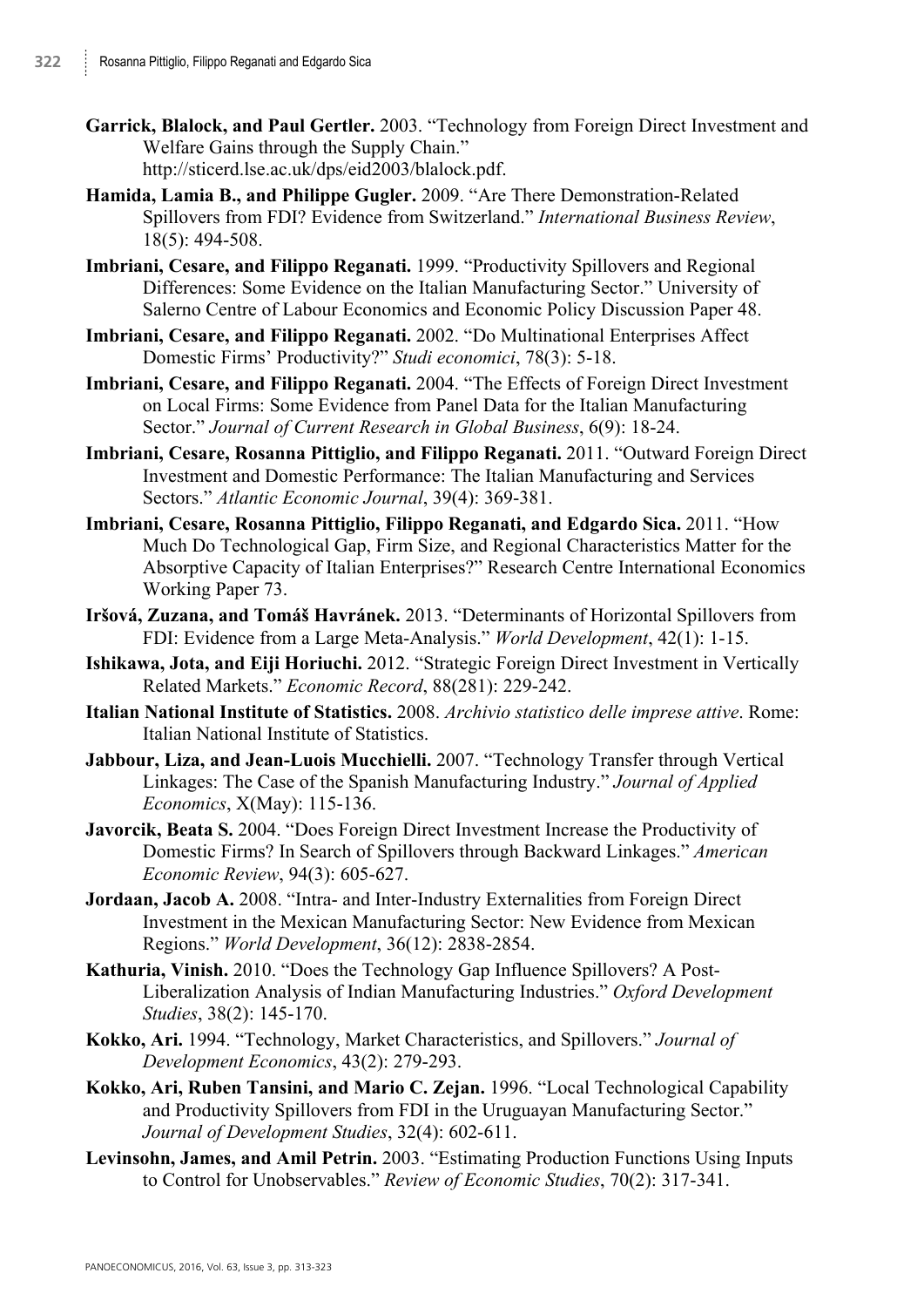- **Lin, Chun-Hung, Chia-Ming Lee, and Chih-Hai Yang.** 2011. "Does Foreign Direct Investment Really Enhance China's Regional Productivity?" *Journal of International Trade and Economic Development: An International and Comparative Review*, 20(6): 741-768.
- **Olley, George S., and Ariel Pakes.** 1996. "The Dynamics of Productivity in the Telecommunications Equipment Industry." *Econometrica*, 64(6): 1263-1297.
- **Pittiglio, Rosanna, Filippo Reganati, and Edgardo Sica.** 2008. "Horizontal and Vertical Spillovers from FDI in the Italian Productive System." University of Foggia Department of Economics, Mathematics and Statistics Report 08/2008.
- **Pittiglio Rosanna, Filippo Reganati, and Edgardo Sica.** 2015. "Do Multinational Enterprises Push Up the Wages of Domestic Firms in the Italian Manufacturing Sector?" *Manchester School*, 83(3): 346-378.
- **Reganati, Filippo, and Edgardo Sica.** 2007. "Horizontal and Vertical Spillovers from FDI: Evidence from Panel Data for the Italian Manufacturing Sector." *Journal of Business Economics and Management*, 8(4): 259-266.
- **Sawada, Naotaka.** 2010. "Technology Gap Matters on Spillover." *Review of Development Economics*, 14(1): 103-120.
- **Sjoholm, Fredrik.** 1999. "Technology Gap, Competition and Spillovers from Foreign Direct Investment: Evidence from Establishment Data." *Journal of Development Studies*, 36(1): 53-73.
- **Smeets, Roger.** 2008. "Collecting the Pieces of the FDI Knowledge Spillovers Puzzle." *World Bank Research Observer*, 23(2): 107-138.
- **Spencer, Jennifer W.** 2008. "The Impact of Multinational Enterprise Strategy on Indigenous Enterprises: Horizontal Spillovers and Crowding Out in Developing Countries." *Academy of Management Review*, 33(2): 341-361.
- **Sun, Changyou, Hyun J. Jin, and Won W. Koo.** 2002. "Productivity Spillovers from Inward Foreign Direct Investment in the U.S. Food Processing Industry." Agribusiness and Applied Economics Report 504.
- **Takii, Sadayuki.** 2005. "Productivity Spillovers and Characteristics of Foreign Multinational Plants in Indonesian Manufacturing 1990-1995." *Journal of Development Economics*, 76(2): 521-542.
- **Thangavelu, Shandre M., and Sanja S. Pattnayak.** 2006. "Linkages and Spillovers from Foreign Ownership in the Indian Pharmaceutical Firms." Singapore Centre for Applied and Policy Economics Working Paper 2006/05.
- **Wang, Jian-Ye, and Magnus Blomström.** 1992. "Foreign Investment and Technology Transfer: A Simple Model." *European Economic Review*, 36(1): 137-155.
- **Yahyaoui, Abdelkarim, and Atef Rahmani.** 2009. "Développement financier et croissance économique: rôle de la qualité des institutions." *Panoeconomicus*, 56(3): 327-357.